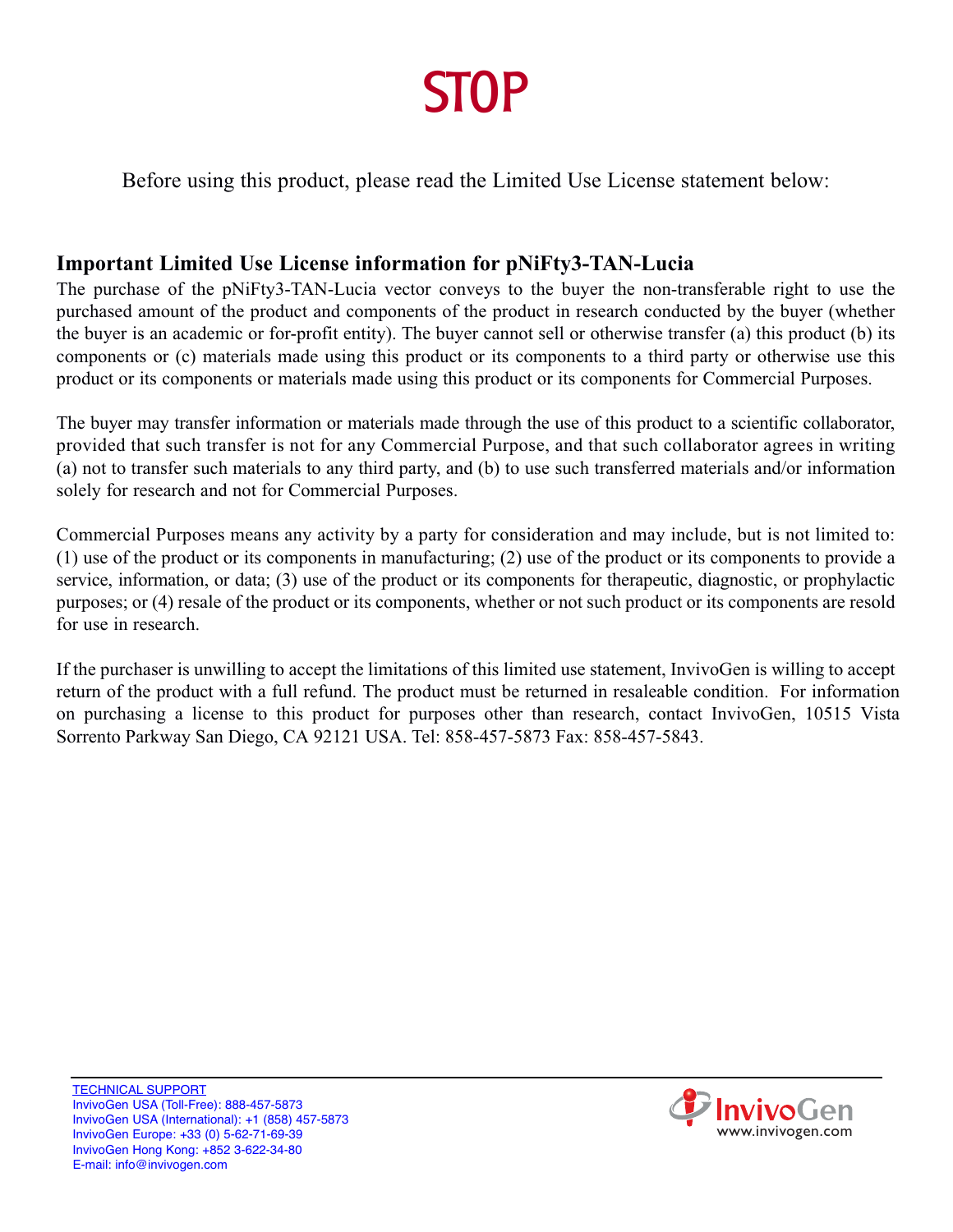# **pNiFty3-TAN-Lucia**

### An inducible reporter plasmid selectable with Zeocin<sup>™</sup>

Catalog code: pnf3-lc8

For research use only Version 20L03-MM

# **PRODUCT INFORMATION**

#### **Content:**

• 20 µg of pNiFty3-TAN-Lucia provided as lyophilized DNA

• 1 ml of Zeocin™ (100 mg/ml)

#### **Storage and stability:**

- Products are shipped at room temperature.

- Store lyophilized DNA at -20 °C.

- Store Zeocin™ at 4 °C or at -20 °C. The expiry date is specified on the product label.

#### **Quality control:**

- Plasmid construct has been confirmed by restriction analysis and sequencing.

## **GENERAL PRODUCT USE**

Pattern recognition receptor **(**PRR) activation triggers a complex signaling cascade that leads to the activation of different transcription factors, each playing an important role in the subsequent immune response. To monitor the induction of PRR signaling in response to ligand stimulation in a simple and efficient manner, InvivoGen has designed pNiFty, a family of reporter plasmids expressing a reporter gene under the control of a minimal promoter inducible by these different transcription factors, either individually or in combination. Most pNiFty plasmids are selectable with Zeocin<sup>™</sup> in both *E. coli* and mammalian cells, and can be used to generate stable clones.

pNiFty plasmids are composed of three key elements: a proximal promoter, repeated transcription factor binding sites (TFBS) and a reporter gene. The proximal promoters are shorter than 500 bp and contain transcription factor binding sites. Upon stimulation in 293 cells, their expression level remains undetectable. With the addition of repeated TFBS, the proximal promoters become inducible by the appropriate stimulus and drive the expression of the reporter gene. by the appropriate stimulus and drive the expression of the reporter gene.

# **PLASMID FEATURES**

**• NFAT binding site:** Nuclear factor of activated T-cell (NFAT) is a family of transcription factors expressed in T cells, but also in other classes of immune and non-immune cells<sup>1</sup>. NFAT is activated by stimulation of receptors coupled to calcium mobilization, such as the PRRs Dectin-1 and Mincle<sup>2,3</sup>. Calcium mobilization induces the calmodulin-dependent phosphatase calcineurin leading to NFAT activation. NFAT binds to a 9 bp element, with the consensus sequence (A/T)GGAAA(A/N)(A/T/C)N.

**• AP-1 binding site:** Activator protein 1 (AP-1) is a transcription factor activated by most PRRs. AP-1 is a heterodimeric complex composed of members of Fos, Jun and, ATF protein families. AP-1 binds to the TPA responsive element (TRE: TGAG/CTCA)<sup>4</sup>. AP-1 activation in TLR signaling is mostly mediated by MAP kinases such as c-Jun N-terminal kinase (JNK), p38 and extracellular signal regulated kinase (ERK).

**• NF-**κ**B binding site:** Nuclear factor (NF)-κB is a "rapid-acting" primary transcription factor activated by a wide variety of PRRs. NF-κB is a protein complex that belongs to the Rel-homology domain-containing protein family. The prototypical NF-κB is composed of the p65(RelA) and p50 subunits<sup>5</sup>. NF-κB binds specific decameric DNA sequences (GGGRNNYYCC, R-purine Y=pyrimidine) and activates genes involved in the regulation of the innate and adaptative immune response.

**• IFN-**β **promoter:** the mouse IFN-β minimal promoter comprises several positive regulatory domains that bind different cooperating transcription factors such as NF-κB, IRF3 and IRF7<sup>6</sup>.

**• Lucia luciferase** is a synthetic CpG-free gene encoding a secreted coelenterazine-utilizing luciferase.

ORF size (from ATG to stop codon): 634 bp

Lucia luciferase activity can be evaluated using QUANTI-Luc™ (cat. code: rep-qlc1), an assay reagent containing all the components required to quantitively measure the activity of Lucia luciferase and other coelenterazine-utilizing luciferases.

**• SV40 pAn:** The Simian Virus 40 late polyadenylation signal enables efficient cleavage and polyadenylation reactions resulting in high levels of steady-state mRNA.

**• Ori** is a minimal *E. coli* origin of replication with the same activity as the longer Ori.

**• EF1/HTLV prom** is a composite promoter comprising the Elongation Factor-1 $\alpha$  (EF-1 $\alpha$ ) core promoter<sup>7</sup> and the R segment and part of the U5 sequence (R-U5') of the Human T-Cell Leukemia Virus (HTLV) Type 1 Long Terminal Repeat<sup>8</sup>. The EF-1 $\alpha$  promoter exhibits a strong activity and yields long lasting expression of a transgene *in vivo*. The R-U5' has been coupled to the EF-1 $\alpha$  core promoter to enhance stability of RNA.

• **EM7** is a bacterial promoter that enables the constitutive expression of the antibiotic resistance gene in *E. coli.*

**• Zeo:** Resistance to the antibiotic Zeocin™ is conferred by the *Sh ble* gene from *Streptoalloteichus hindustanus*. The *Sh ble* gene is driven by the EF1-HTLV promoter in tandem with the bacterial EM7 promoter allowing selection in both mammalian cells and *E. coli*.

• β**Glo pAn:** The human beta-globin 3'UTR and polyadenylation sequence allows efficient arrest of the transgene transcription<sup>9</sup>.

**1. Rao A. et al., 1997.** Transcription factors of the NFAT family: regulation and function. Annu Rev Immunol. 15:707-47. **2. Goodridge HS. et al., 2007.** Dectin-1 stimulation by Candida albicans yeast or zymosan triggers NFAT activation in macrophages and dendritic cells. J Immunol. 178(5):3107-15. **3. Yamasaki S. et al., 2009.** C-type lectin Mincle is an activating receptor for pathogenic fungus, Malassezia. PNAS. 106(6):1897- 902. **4. Hess J, et al., 2004.** AP-1 subunits: quarrel and harmony among siblings. J Cell Sci. 117(Pt 25):5965-73. **5. Kawai T. & Akira S., 2007.** Signaling to NF-kappaB by Tolllike receptors. Trends Mol Med. 13(11):460-9. **6. Vodjdani G.** *et al***., 1988.** Structure and characterization of a murine chromosomal fragment containing the interferon beta gene. J Mol Biol. 204(2):221-31. **7. Kim D.** *et al***., 1990.** Use of the human elongation factor 1 alpha promoter as a versatile and efficient expression system. Gene 91 (2): 217-223. **8. Takebe Y.** *et al.***, 1988.** SR alpha promoter: an efficient and versatile mammalian cDNA expression system composed of the simian virus 40 early promoter and the R-U5 segment of human T-cell leukemia virus type 1 long terminal repeat. Mol. Cell Biol. 1: 466-472. **9. Yu J. & Russell J., 2001.** Structural and functional analysis of an mRNP complex that mediates the high stability of human beta-globin mRNA.Mol Cell Biol, 21(17):5879-88.

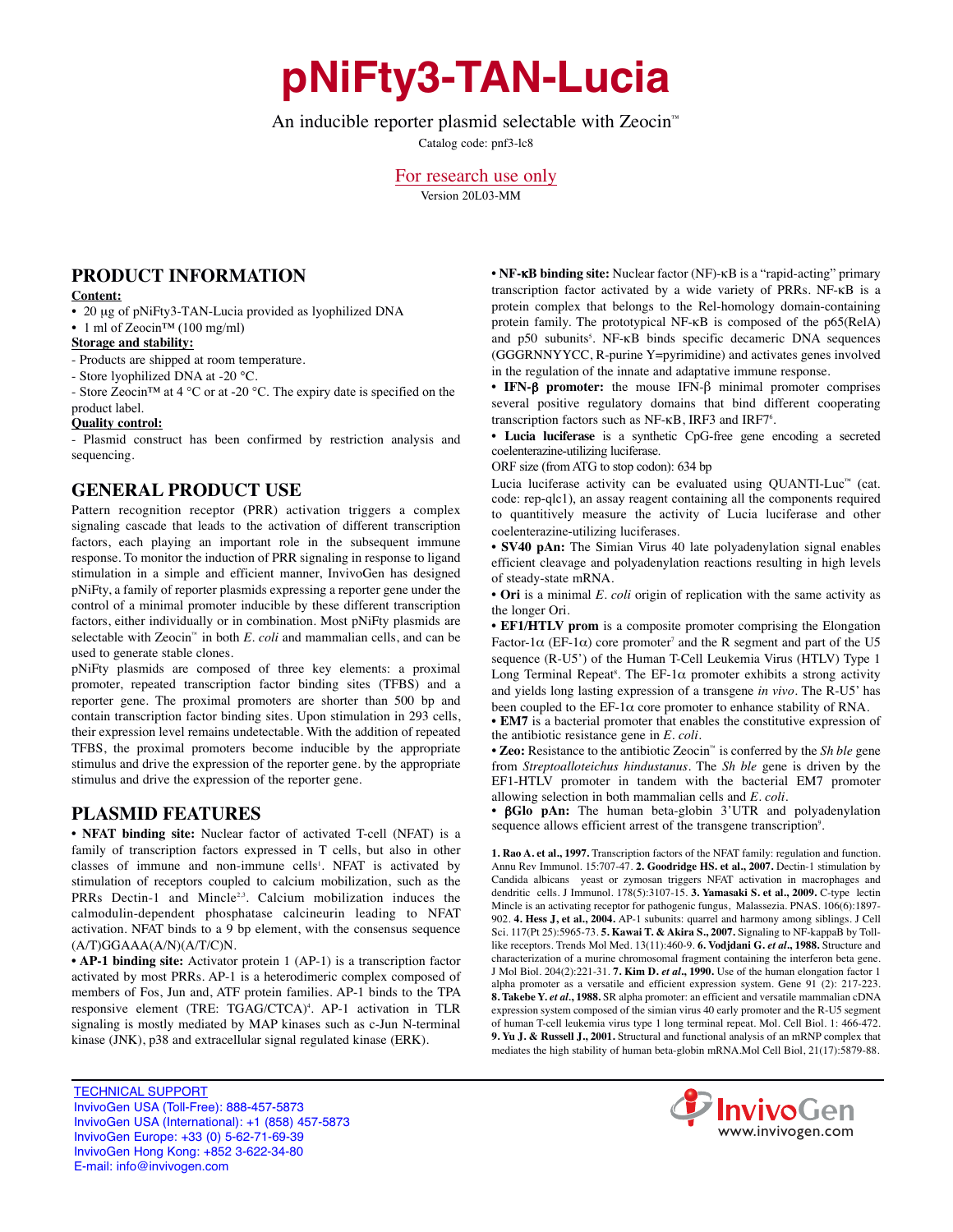# **METHODS**

#### **Plasmid resuspension**

Quickly spin the tube containing the lyophilized plasmid to pellet the DNA. To obtain a plasmid solution at 1 μg/μl, resuspend the DNA in 20 μl of sterile H<sub>2</sub>O. Store resuspended plasmid at -20 °C.

### **Plasmid amplification and cloning**

Plasmid amplification and cloning can be performed in *E. coli* GT116 or in other commonly used laboratory *E. coli* strains, such as DH5α.

#### **Zeocin™ usage**

This antibiotic can be used for *E. coli* at 25 μg/ml in liquid or solid media and at 50-200 μg/ml to select Zeocin™-resistant mammalian cells.

# **RELATED PRODUCTS**

| <b>Product</b>       | <b>Catalog Code</b> |
|----------------------|---------------------|
| ChemiComp GT116      | gt116-11            |
| OUANTI-Luc™          | rep-qlc1            |
| Zeocin <sup>7M</sup> | $ant-zn-1$          |

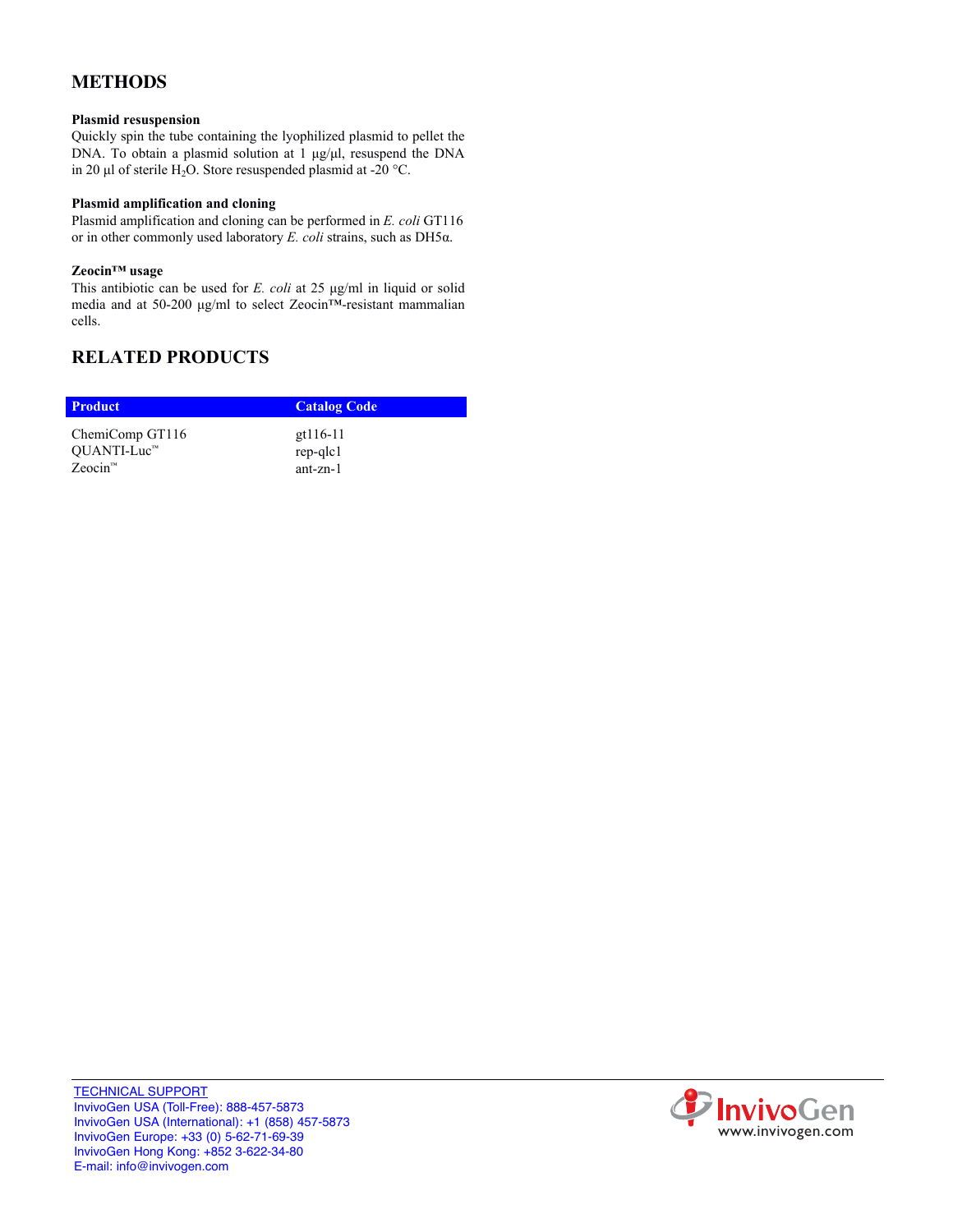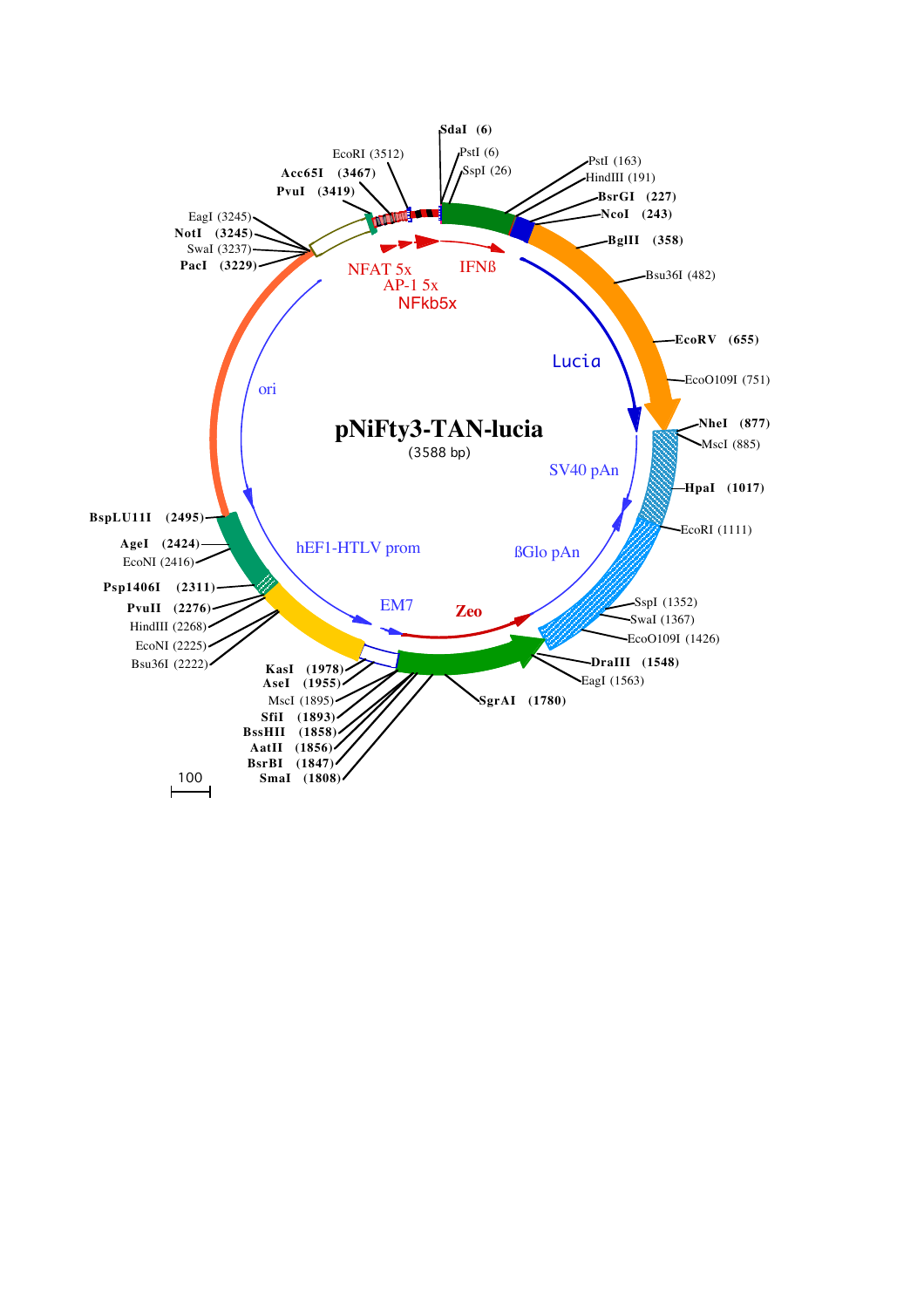PstI  $(6)$ 

|      | Sdal $(6)$<br>SspI(26)<br>1 CCTGCAGGagcttgaataaaatgaatattagaagctgttagaataagagaaaatgacagaggaAAACTGAAAGGgAGAACTGAAAGTGggaaattcctct                                                                                                                                                                                                                                                                                                                               |                  |
|------|----------------------------------------------------------------------------------------------------------------------------------------------------------------------------------------------------------------------------------------------------------------------------------------------------------------------------------------------------------------------------------------------------------------------------------------------------------------|------------------|
|      | PstI (163)<br>HindIII (191)                                                                                                                                                                                                                                                                                                                                                                                                                                    |                  |
|      | 101 gaggcagaaaggaccatccctTATAAAtagcacaggccatgaaggaagatcattctcactgcagcctttgacagcctttgcctcatcttgAAGCTTCT                                                                                                                                                                                                                                                                                                                                                         |                  |
|      | NcoI (243)<br>BsrGI (227)<br>199 GCCTTCTCCCTCCTGTGAGTTTGGTTGGTGTACAGTAGCTTCCACCATGGAAATCAAGGTGCTGTTTGCCCTCATCTGTATTGCTGTTGCTGAGGCAAAA<br>1MetGlulleLysValLeuPheAlaLeuIleCysIleAlaVaIAlaGluAlaLys                                                                                                                                                                                                                                                               |                  |
|      | BgIII (358)<br>299 CCCACTGAAATCAATGAAGACCTCAATATAGCTGCTGTGGCCTCCAACTTTGCCACCACAGATCTTGAGACTGACCTGTTCACCAACTGGGAGACCATGA<br>19} ProThr GlulleAsnGluAspLeuAsnIIeAlaAlaVaIAIaSerAsnPheAlaThrThrAspLeuGluThrAspLeuPheThrAsnTrpGluThrMetA<br>Bsu36I (482)                                                                                                                                                                                                           |                  |
|      | 399 ATGTGATTAGCACTGACACAGAGCAGGTGAACACAGATGCTGACAGGGGCAAGCTGCCTGGCAAAAAACTCCCCCCAGATGTCCTGAGGGAGCTGGAGGC<br>52 snVallleSer ThrAspThr GluGlnValAsnThrAspAlaAspArgGlyLysLeuProGlyLysLysLeuProProAspValLeuArgGluLeuGluAl<br>499 CAATGCCAGAAGGGCTGGTTGCACAAGAGGCTGCCTCATTTGCCTCTCCCACATTAAGTGCACCCCTAAGATGAAGAAATTTATCCCTGGCAGGTGCCAC<br>85} aAsnAlaArgArgAlaGlyCysThrArgGlyCysLeulleCysLeuSerHislleLysCysThrProLysMetLysLysPhelleProGlyArgCysHis<br>$EcoRV$ (655) |                  |
|      | 599 ACTTATGAAGGTGAAAAGGAGTCTGCTCAGGGAGGGATTGGAGAGGCAATTGTTGATATCCCAGAGATTCCTGGCTTCAAGGATAAGGAGCCACTGGACC<br>119 <sup>}</sup> Thr TyrGluGlyGluLysGluSerAlaGlnGlyGlylleGlyGluAlaIleValAsplleProGluIleProGlyPheLysAspLysGluProLeuAspG<br>EcoO109I (751)                                                                                                                                                                                                           |                  |
|      | 699 AGTTTATTGCTCAAGTGGACCTCTGTGCTGATTGCACCACTGGCTGTCTGAAGGGCCTTGCCAATGTCCAGTGCTCTGACCTCCTGAAGAAGTGGCTTCC<br>152 <sup>}</sup> InPhelleAlaGlnValAspLeuCysAlaAspCysThr Thr GlyCysLeuLysGlyLeuAlaAsnValGlnCysSerAspLeuLeuLysLysTrpLeuPr<br>MscI (885)<br><b>Nhel</b> (877)                                                                                                                                                                                         |                  |
|      | 185 Gl nArgCysThr Thr PheAl aSer Lys I leGl nGl yArgValAspLys I leLysGl yLeuAl aGl yAspArg<br>899 GATACATTGATGAGTTTGGACAAACCACAACTAGAATGCAGTGAAAAAAATGCTTTATTTGTGAAATTTGTGATGCTATTGCTTTATTTGTAACCATTAT                                                                                                                                                                                                                                                         |                  |
|      | HpaI (1017)                                                                                                                                                                                                                                                                                                                                                                                                                                                    |                  |
|      | EcoRI (1111)<br>1099 AAATGTGGTATGGAATTCTAAAATACAGCATAGCAAAACTTTAACCTCCAAATCAAGCCTCTACTTGAATCCTTTTCTGAGGGATGAATAAGGCATAGGC                                                                                                                                                                                                                                                                                                                                      |                  |
|      | 1199 ATCAGGGGCTGTTGCCAATGTGCATTAGCTGTTTGCAGCCTCACCTTCTTTCATGGAGTTTAAGATATAGTGTATTTTCCCAAGGTTTGAACTAGCTCTT                                                                                                                                                                                                                                                                                                                                                      |                  |
|      | SspI (1352)<br>SwaI (1367)                                                                                                                                                                                                                                                                                                                                                                                                                                     |                  |
| 1399 | EcoO109I (1426)<br>TTTATTAGGCAGAATCCAGATGCTCAAGGCCCTTCATAATATCCCCCAGTTTAGTAGTTGGACTTAGGGAACAAAGGAACCTTTAATAGAAATTGGACAG                                                                                                                                                                                                                                                                                                                                        |                  |
| 1499 | DraIII (1548)<br>EagI (1563)<br>1274 •••Gl y•••AspGl nGl uGl uAl aVal PheHi sVal CysAsnGl yAl aP roAspArgLeuAl aPheGl uArgGl yTrpPr<br>1599 GCTGCTCGCCGATCTCGGTCATGGCCGGCCCGGAGGCGTCCCGGAAGTTCGTGGACACGACCTCCGACCACTCGGCGTACAGCTCGTCCAGGCCGCGCAC<br>100 <sup>4</sup> oGI nGI uGI yIIeGI uThr MetAI aP roGI ySer AI aAspArgPheAsnThr Ser VaI VaIGI uSer TrpGI uAI aTyrLeuGI uAspLeuGI yArgVaI                                                                   |                  |
|      | SgrAI (1780)<br>1699 CCACACCCAGGCCAGGGTGTTGTCCGGCACCACCTGGTCCTGGACCGCGCTGATGAACAGGGTCACGTCCCCGGACCACACCGGCGAAGTCGTCCTCC<br>67 TrpVal TrpAl aLeuThrAsnAspProVal Val GlnAspGlnValAl aSer I lePheLeuThr ValAspAspArgVal Val GlyAl aPheAspAspGluV<br>AatII (1856)<br>SfiI (1893)                                                                                                                                                                                   |                  |
|      | <b>BssHII</b> (1858)<br>Smal (1808)<br><b>BsrBI</b> (1847)<br>MscI (1895)<br>1799 ACGAAGTCCCGGGAGAACCCGAGCCGGTCGGTCCAGAACTCGACCGCTCCGGCGACGTCGCGCGGTGAGCACCGGAACGGCACTGGTCAACTTGGCCA<br>334 al PheAspArgSer PheGlyLeuArgAspThr TrpPheGluValAlaGlyAlaValAspArgAlaThr LeuVal ProValAlaSer Thr LeuLysAlaMe                                                                                                                                                        |                  |
|      | AseI (1955)<br>KasI (1978)<br>04 t                                                                                                                                                                                                                                                                                                                                                                                                                             |                  |
|      |                                                                                                                                                                                                                                                                                                                                                                                                                                                                |                  |
|      | 2099 GGAGCGCCGGACAAAGGCCCGGTCTCGACCTGAGCTTTAAACTTACCTAGACGGCGGACGCAGTTCAGGAGGCACCACAGGCGGGAGGCGGCAGAACGCG                                                                                                                                                                                                                                                                                                                                                      |                  |
|      | EcoNI (2225)<br>PvuII $(2276)$<br>Bsu36I (2222)<br>HindIII $(2268)$                                                                                                                                                                                                                                                                                                                                                                                            |                  |
|      | Psp1406I (2311)<br>2299 TTGCGAAAAAGAACGTTCACGGCGACTACTGCACTTATATACGGTTCTCCCCCACCCTCGGGAAAAAGGCGGAGCCAGTACACGACATCACTTTCCCAGT                                                                                                                                                                                                                                                                                                                                   |                  |
| 2399 | EcoNI (2416)<br>AgeI (2424)<br>TTACCCCGCGCCACCTTCTCTAGGCACCGGTTCAATTGCCGACCCCTCCCCCAACTTCTCGGGGACTGTGGCGATGTGCGCTCTGCCCACTGACACAT                                                                                                                                                                                                                                                                                                                              | BspLU11I'*46; 7+ |
|      | 2499 GTGAGCAAAAGGCCAGCAAAAGGCCAGGAACCGTAAAAAGGCCGCGTTTGCTGGCGTTTTTCCATAGGCTCCGCCCCCCTGACGAGCATCACAAAAATCGA                                                                                                                                                                                                                                                                                                                                                     |                  |